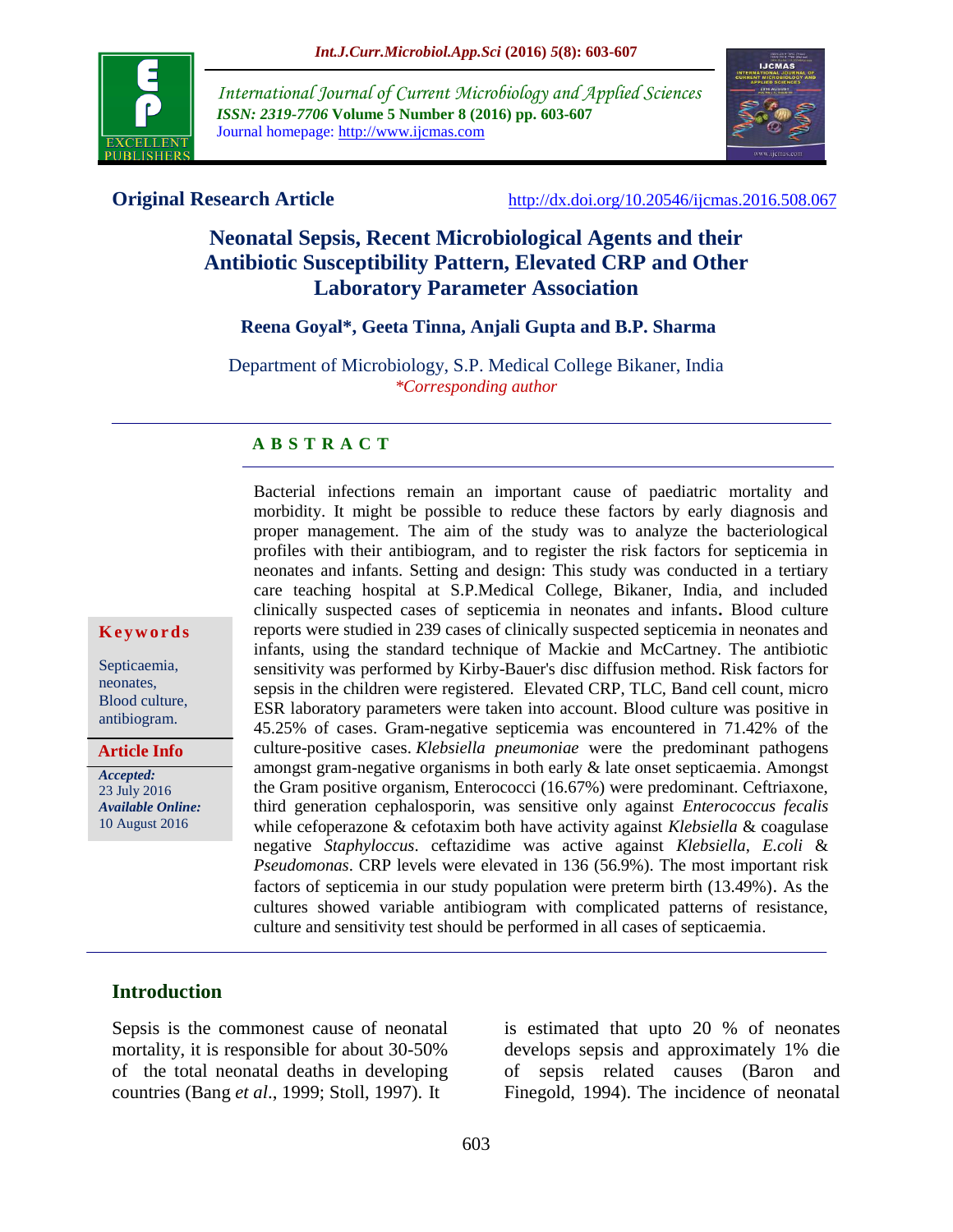sepsis according to data from National Neonatal Perinatal Database (NNPD, 2002- 2003) is 30 per 1000 live births. The NNPD network comprising of 18 tertiary care neonatal units across India found sepsis is to be one of the commonest cause of neonatal mortality contributing to 19% of all neonatal deaths (Report of the National Neonatal Perinatal Database (National Neonatal Forum) 2002 – 03). Among intramural births, *Klebsiella pneumoniae* was the most frequently isolated pathogen (32.5%), followed by *Staphylococcus aureus* (13.6%). Among extramural neonates (referred from community/other hospitals), *Klebsiella pneumoniae* was again the commonest organism (27%), followed by *Staphylococcus aureus* (15%) and *Pseudomonas* (13%)

Neonatal sepsis is the clinical syndrome characterized by signs and symptoms of infection with or without accompanying bacteremia in first month of life. It encompasses various systemic infections of the newborn such as septicaemia, meningitis, pneumonia, arthritis, osteomylitis and urinary tract infections,

Neonatal sepsis can be classified into two major categories depending upon the onset of symptoms. Early onset sepsis (EOS) – it represent within 72 hrs of life. Infants with EOS usually represent with respiratory distress and pneumonia. Late onset sepsis (LOS) – usually represent after 72 hrs of age. The source of infection in LOS is either nosocomial or community- acquired and neonates usually present with sepsis, pneumonia or meninigitis. The purpose of this study is to identify organism causing these infections along with their antibiotic sensitivity profiles.

The aim of this study includes that the incidence of neonatal septicaemia. And to study the risk factors responsible for

development of sepsis. Also to study the recent pattern of microbiological agents responsible for neonatal septicaemia.

# **Materials and Methods**

This prospective study was conducted on neonates born in women's hospital, S.P.Medical College, Bikaner and admitted to the N.I.C.U attached to Department of Paediatrics, S.P.Medical College and Associated Group of Hospitals, Bikaner.

# **Inclusion criteria**

239 clinically suspected cases of septicaemia in neonates and infants and two or more laboratory criteria or culture positive were included in study. Signs and symptoms of sepsis included: temperature instability, feeding difficulties, respiratory distress, jaundice, convulsions and autonomic disturbances. Laboratory criteria were : (1) Total leucocyte counts (<5000 or  $>$ 20000/mm<sup>3</sup>.(2) band cell count more than 20 % (3) band cell / absolute neutrophil counts ratio  $(0.2\%)$  (4) elevated C- reactive protein (>6mg/l) (5) micro ESR (>10 mm in  $I<sup>st</sup>$  hr) (6) Blood culture positive.

# **Sample collection and processing**

After taking permission from parents 1- 2 ml blood was collected from a peripheral vein of neonates and infants using proper aseptic precautions and inoculated immediately into 5 mL of glucose broth with 0.025% Sodium polyanethol sulfonate as anticoagulant (HiMedia Laboratories, Mumbai). Blood cultures were processed using the standard technique described by Mackie and McCartney (Collee *et al*., 1996). The bottle was incubated at 37°c. After 24 hrs subcultures were done on blood agar and MacConkey's medium for next 24 hrs. A negative result was followed up by examining the broth daily and doing a final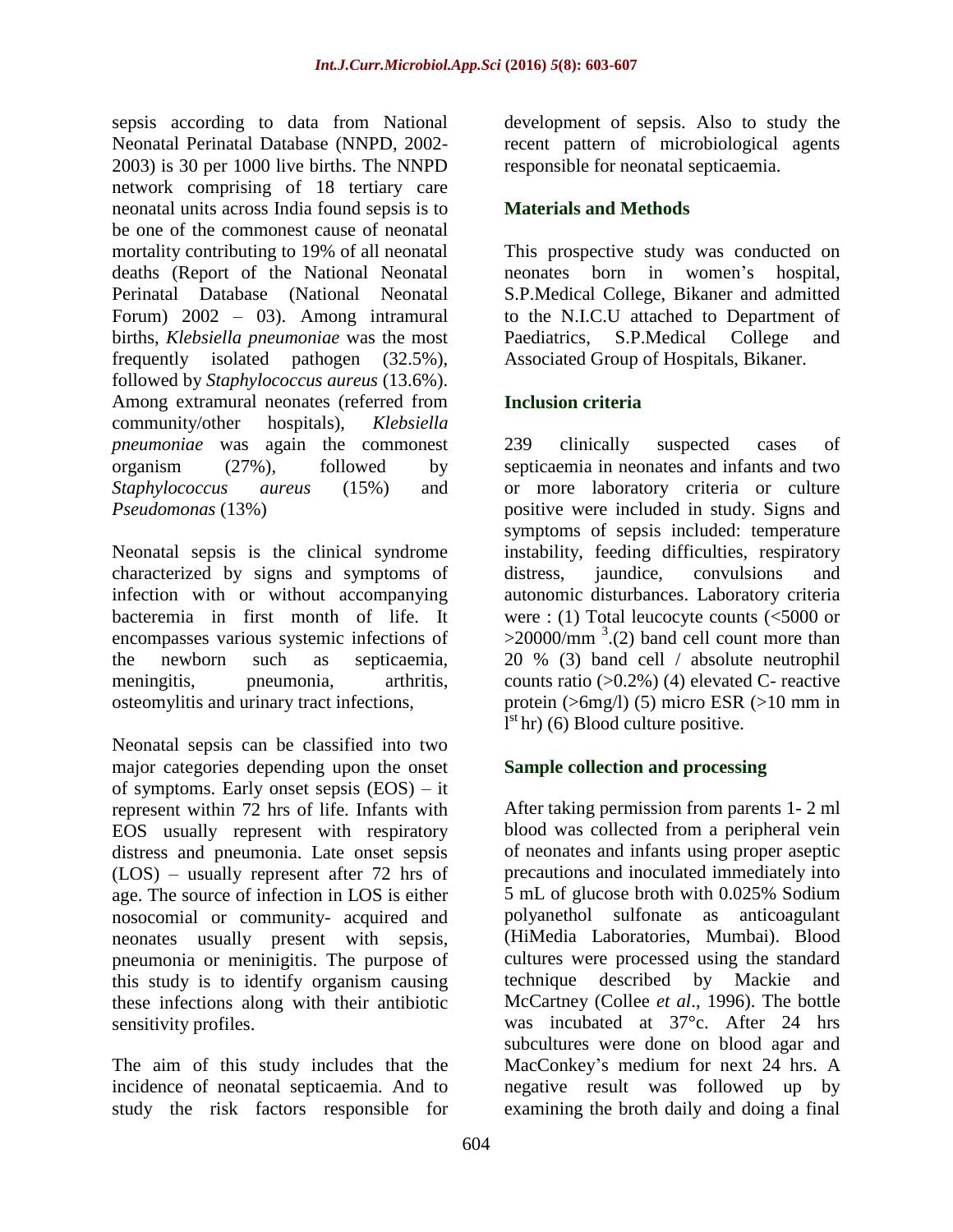subculture at the end of 7 days or at appearance of turbidity, whichever was earlier. Aerobic isolates were studied. Any growth was identified by colonial characteristics, Gram staining, and standard biochemical tests (Baron *et al*., 1994). Antimicrobial susceptibility testing was performed by the Kirby-Bauer disc diffusion method as per the NCCLS recommendations (Performance Standards for antimicrobial susceptibility testing, Eighth Information Supplement, 2000.).

# **C-reactive protein (CRP)**

Estimation was done by qualitative slide agglutination test. If CRP conc. Is greater than 6 mg/L a visible agglutination is observed and if CRP conc. less than 6 mg/L, then no agglutination is observed

Other laboratory tests were also taken into account

## **Results and Discussion**

239 newborns, clinically suspected of sepsis were selected for the study. Septicaemia was suspected according to clinical feature and proved by positive blood culture or  $\geq 2$ positive lab criterias (Table-1). The overall incidence of sepsis was higher in preterm  $(13.49\%)$  as compare to full term  $(4.76\%)$ . The incidence was higher in males (65.27%) as compare to females (43.72%). This may be due to factors regulating the synthesis of gammaglobulin are probably situated on X chrosomes in the male infants thus confers less immunological protection compare to female counterpart(7) Early onset septicaemia was more common. it was present in 69.03% cases while late onset septicaemia was present in 30.96%.

Gram negative organism were more common (71.42%) than Gram positive (28.57%) in blood culture positive cases (Table -2). *Klebsiella* was the most common pathogen (48.21%) in both early and late onset septicaemia. Other Gram negative bacilli recovered were *Citrobacter*, E.*coli*, and others. Pseudomonas was recovered in single case. Amongst the Gram positive organism, enterococci (16.67%), coagulase negative staphyloccus (8.92%) were recovered. MRSA was documented in three cases ( Table-3).

| Laboratory<br>Criteria $\geq 2$     |                                     |              | Laboratory<br>criteria $<$ 2        |                                     |              |
|-------------------------------------|-------------------------------------|--------------|-------------------------------------|-------------------------------------|--------------|
| <b>Blood</b><br>culture<br>positive | <b>Blood</b><br>culture<br>negative | <b>Total</b> | <b>Blood</b><br>culture<br>positive | <b>Blood</b><br>culture<br>negative | <b>Total</b> |
| $52(45.21\%)$                       | 63                                  | 115          | $4(3.22\%)$                         | 120                                 | 124          |

**Table.1** Correlation of blood culture sensitivity with laboratory criterias

**Table.2** Distribution of culture positive cases according to Gram Staining

| <b>Gram staining</b> | No. of cases | Percentage |
|----------------------|--------------|------------|
| <b>Gram positive</b> | 16           | 28.57 %    |
| <b>Gram negative</b> | 40           | 71.43%     |
| <b>Total</b>         | 56           | 100%       |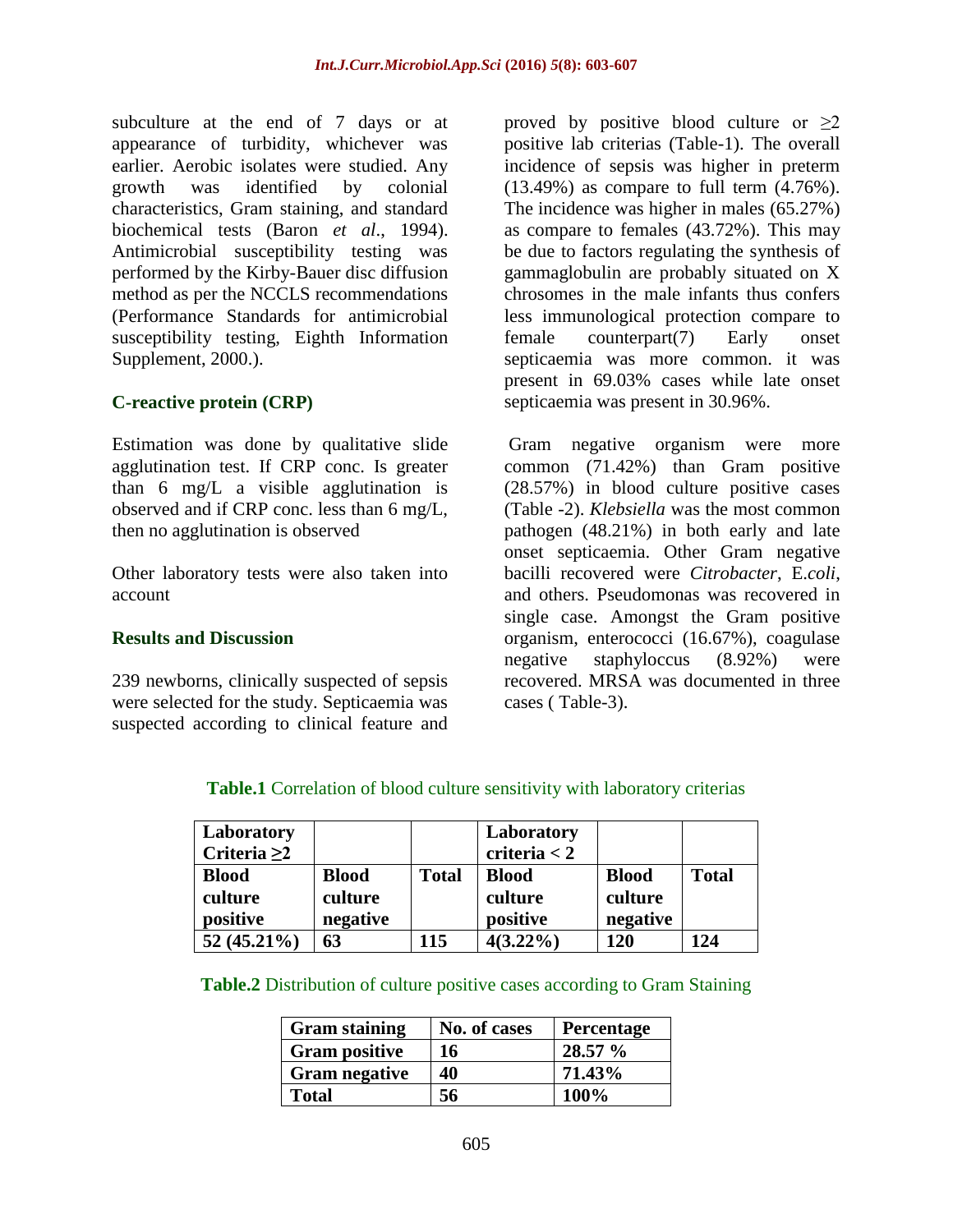| Organism                    | <b>Early onset</b> | Late onset   | Total &%     |
|-----------------------------|--------------------|--------------|--------------|
| <b>Klebsiella</b>           | 18                 | 9            | $27(48.1\%)$ |
| <b>Enterococcus fecalis</b> |                    | 2            | $9(16.07\%)$ |
| <b>Coagulase negative</b>   | 3                  | $\mathbf{2}$ | $5(8.92\%)$  |
| <b>Staph. Aureus</b>        |                    |              |              |
| <b>Citrobacter</b>          | 3                  | $\mathbf{2}$ | $5(8.92\%)$  |
| E. coli                     |                    |              | $2(3.57\%)$  |
| Other gram                  | 0                  | 3            | $3(5.35\%)$  |
| negative bacilli            |                    |              |              |
| <b>MRSA</b>                 | 0                  | 3            | $3(5.35\%)$  |
| <b>Pseudomonas</b>          |                    |              | $1(1.78\%)$  |
| Klebsiella and E.coli       |                    |              | 1(1.78%)     |

# **Table.3** Distribution of etiological agents according to age of onset

#### **Table.4** Bacterial isolates and their sensitivity to various antibiotics

| Micro-<br>organism  | No. of<br>cases | acillin<br>Peper:        | Gentamicin               | ceftazidime              | Ceftriaxone              | Cefotaxime               | Clavulanate              | Vancomycin               | Netilmicin               | Ciproflox                | Linezolid                | Ampicillin               | Amikacin                 | Erythromycin             | Cefoperazone             | <b>Resistant</b><br>to all<br>antibiotics |
|---------------------|-----------------|--------------------------|--------------------------|--------------------------|--------------------------|--------------------------|--------------------------|--------------------------|--------------------------|--------------------------|--------------------------|--------------------------|--------------------------|--------------------------|--------------------------|-------------------------------------------|
| <b>Klebsiella</b>   | 27              | $\overline{\phantom{a}}$ | $+$                      | $+$                      | $\overline{\phantom{a}}$ | $+$                      | $+$                      | $\overline{\phantom{a}}$ | $+$                      | $^{+}$                   | $\overline{\phantom{a}}$ | $\overline{\phantom{a}}$ | $^{+}$                   | $\overline{\phantom{a}}$ | $+$                      | 6                                         |
| <b>Enterococcus</b> | 9               | $^{+}$                   | $\overline{\phantom{a}}$ | $\overline{\phantom{0}}$ | $^{+}$                   | $^{+}$                   |                          | $+$                      | $\overline{\phantom{a}}$ | $\qquad \qquad$          | $^{+}$                   | $^{+}$                   |                          | $^{+}$                   | $\overline{\phantom{a}}$ | $\overline{\phantom{a}}$                  |
| fecalis             |                 |                          |                          |                          |                          |                          |                          |                          |                          |                          |                          |                          |                          |                          |                          |                                           |
| <b>CONS</b>         | 5               | $+$                      | $\overline{\phantom{a}}$ | $\qquad \qquad$          | $\overline{\phantom{0}}$ | $^{+}$                   | $\overline{\phantom{a}}$ | $+$                      | $\qquad \qquad$          | $^{+}$                   | $\overline{\phantom{a}}$ | $+$                      | $+$                      | $+$                      | $+$                      | $\overline{\phantom{a}}$                  |
| E.coli              | $\overline{2}$  | $\overline{\phantom{a}}$ | $\overline{\phantom{a}}$ | $^{+}$                   | $\overline{\phantom{0}}$ | $\overline{\phantom{a}}$ | $^{+}$                   | $\overline{a}$           | $\overline{\phantom{a}}$ | $\overline{\phantom{0}}$ | $^{+}$                   | $\overline{\phantom{a}}$ | $^{+}$                   | $\overline{\phantom{0}}$ | $+$                      | $\overline{\phantom{a}}$                  |
| <b>Citrobacter</b>  | 5               | $\overline{\phantom{a}}$ | $\overline{\phantom{a}}$ | $\overline{\phantom{0}}$ | $\overline{\phantom{0}}$ | $^{+}$                   | $\overline{\phantom{a}}$ | $\overline{\phantom{0}}$ | $\overline{\phantom{a}}$ | $\qquad \qquad$          | $\overline{\phantom{a}}$ | -                        | $\overline{\phantom{a}}$ | $\overline{\phantom{a}}$ | $\overline{\phantom{a}}$ | $\overline{\phantom{a}}$                  |
| <b>Other GNB</b>    | 3               | $\overline{\phantom{a}}$ | $+$                      | $^{+}$                   | $\overline{\phantom{0}}$ | $^{+}$                   | $\overline{a}$           | $\overline{a}$           | $\overline{\phantom{0}}$ | $\qquad \qquad$          | $+$                      | -                        | $^{+}$                   | $\overline{\phantom{a}}$ | $\overline{\phantom{a}}$ | $\overline{\phantom{a}}$                  |
| <b>MRSA</b>         | 3               | $\overline{\phantom{a}}$ | $\overline{\phantom{a}}$ | $\overline{\phantom{a}}$ | $\overline{\phantom{0}}$ | $\overline{\phantom{a}}$ | $\overline{\phantom{a}}$ | $+$                      | $\overline{\phantom{a}}$ | $\overline{\phantom{a}}$ | $+$                      | $\overline{\phantom{a}}$ | $\overline{\phantom{a}}$ | $\overline{\phantom{a}}$ | $\overline{\phantom{a}}$ | $\overline{\phantom{a}}$                  |
| Pseudomonas         | 1               | $+$                      | $\overline{\phantom{a}}$ | $^{+}$                   | $\overline{\phantom{a}}$ | $\overline{\phantom{a}}$ | $\overline{\phantom{0}}$ | $\overline{\phantom{0}}$ | $\overline{\phantom{a}}$ | $\qquad \qquad$          | $+$                      | -                        |                          | $\overline{\phantom{a}}$ | $\overline{\phantom{a}}$ | $\overline{\phantom{a}}$                  |
| Kleb. & E.coli      |                 | $\overline{\phantom{a}}$ | $\overline{\phantom{a}}$ | $\overline{\phantom{0}}$ |                          | $\overline{\phantom{a}}$ |                          | $\overline{\phantom{0}}$ | $\overline{\phantom{0}}$ | $\qquad \qquad$          | $\overline{\phantom{0}}$ | -                        |                          | $\overline{\phantom{0}}$ | $\overline{\phantom{a}}$ | $\overline{\phantom{a}}$                  |

## **Table.5** Laboratory investigation in suspected cases of neonatal septicaemia

| Investigation                   | <b>Present</b> | <b>Absent</b> | No. of cases |
|---------------------------------|----------------|---------------|--------------|
| <b>TLC</b>                      | $103(43.09\%)$ | 136           | 239          |
| <b>Band cell : ANC</b><br>ratio | $99(41.4\%)$   | 140           | 239          |
| $m - ESR$                       | $85(35.5\%)$   | 154           | 239          |
| <b>CRP</b>                      | $136(56.9\%)$  | 103           | 239          |

The present study, showed alarming results of antibiotic sensitivity patterens. The antibiotics which are commonly used like

ampicillin and ceftriaxone showed poor activity against most of the organism. Only *Streptococcus fecalis* was sensitive against